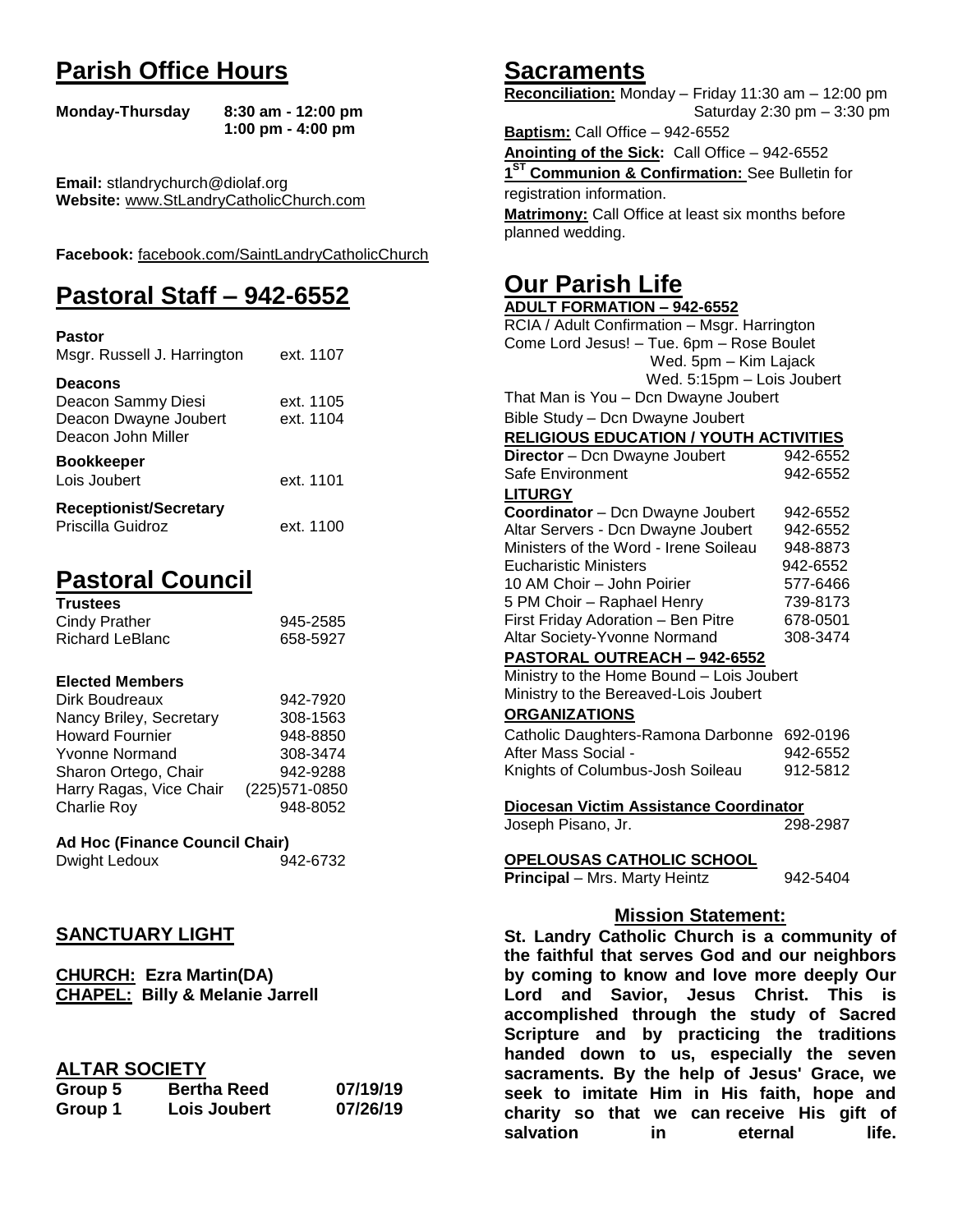**Volume 68, No. 29 –***Fifteenth Sunday of Ordinary Time* **– July 14, 2019**

*From the Desk of Msgr. Harrington…*

## **Note: Msgr. Harrington has invited our Summer Seminarians to be "guest" contributors, so this week we have the pleasure of hearing from Mr. Chad Peltier…**

Dear brothers and sisters of St. Landry parish,

Greetings! Although many of you have seen me around or perhaps spoken with me, I want to take this opportunity to formally introduce myself: My name is Chad Peltier, and I am from New Iberia and a member of Our Lady of Perpetual Help parish there. This fall, I will be entering into my Junior year of studies at St. Joseph Seminary College (near Covington, La.).

I was raised in New Iberia, along with my three brothers in a strongly Catholic family. My brothers and I all served in our parish for numerous years as Altar Boys. It was while an Altar Boy, that I first felt a possible calling to the priesthood in high school. While reflecting upon this potential vocation, I was also considering service in the U. S. Army and after considerable thought, I decided that even though I felt a calling to the priesthood, joining the Army was just something that I needed to do first, and so I enlisted.

While serving on active duty, I had the opportunity to serve with many wonderful people and travel to various places. However, after serving two terms of enlistment, I still felt that God was perhaps calling me and so, after much thought and prayer, and the advice of a Catholic Chaplain, I felt that looking into this possibility was the only right thing to do. However, because of the fulfillment and love I had in carrying out my military duties, I wished to continue my service as part of the Louisiana Army National Guard, of which I am still a part. Shortly after being released from my active duty obligation, I began the seminary application process for the diocese, and was accepted. After studying two years for the diocese, I left due to academic reasons.

During my time away from seminary, I continued to pray and discern this feeling that I continued to have of being drawn to the priestly vocation. Then, almost two years ago and after several years away, I reapplied as a seminarian once more, and was accepted once again, for which I am immensely grateful. Since returning once more to St. Joseph Seminary last fall, I feel above all grateful for the opportunity to seek out God's Will for me once more through the Seminary formation program. So far, I feel that being back in seminary is truly where I am called to be at this moment in my life. Although challenging, I am growing more deeply in my Catholic faith on a daily basis through my prayer, studies, apostolic assignments, and my community life. In doing so, I am also drawing more closely to Christ and the mystery of his priesthood through my active participation in the community life that seminary affords me.

I pray that my time with all of you here this summer, will truly be for me a time of grace, learning, and deeper discernment. I hope to get to know more of you better and I humbly ask for your continued prayers for me and all of the seminarians of our diocese. If I can be of assistance to any of you during my time here, please do not hesitate to ask.

Be assured of my prayers for all of you and your intentions.

Sincerely,

Chad Peltier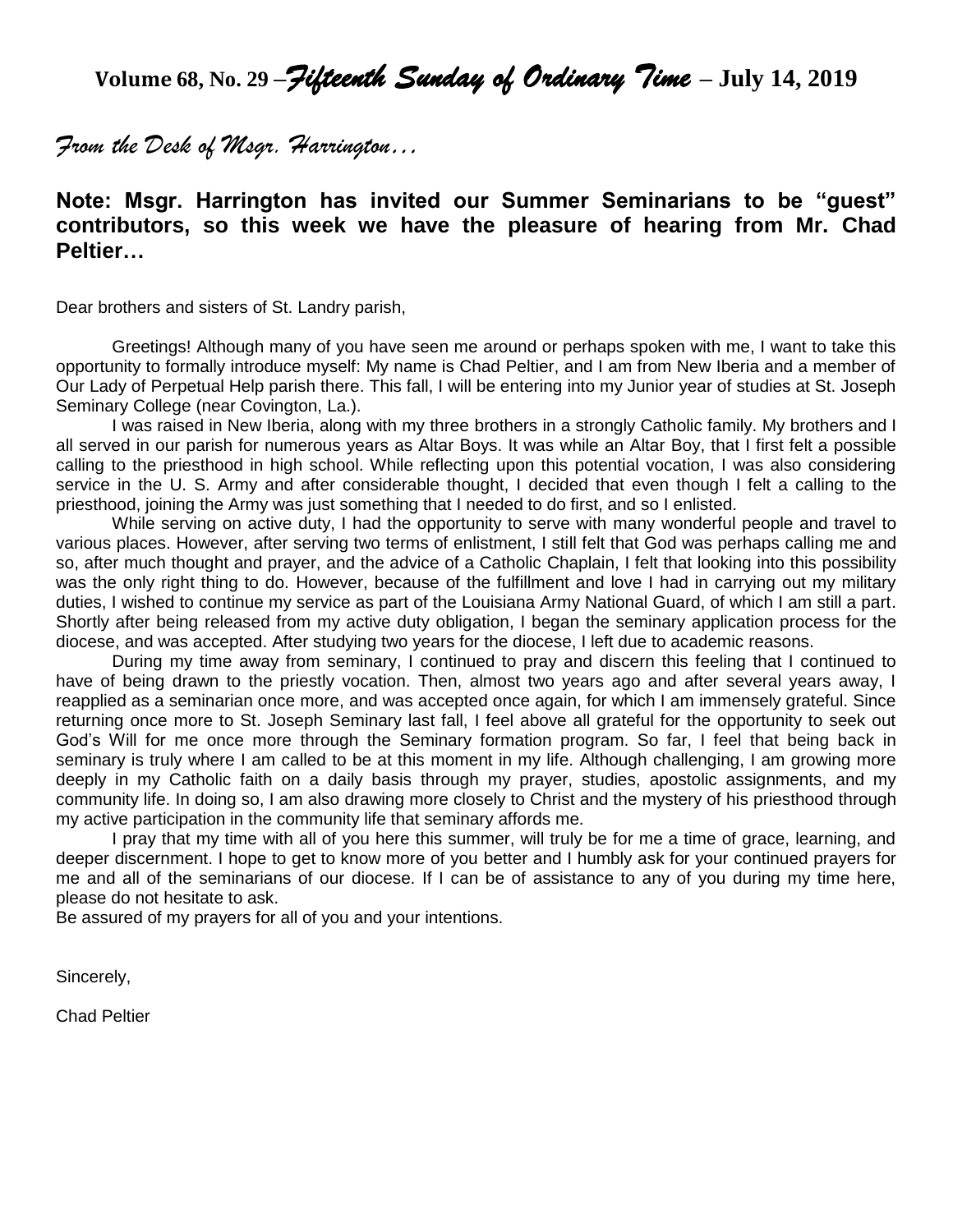#### **POPE FRANCIS' INTENTIONS –**

**July - The Integrity of Justice** That those who administer justice may work with integrity, and that the injustice which prevails in the world may not have the last word.

#### **OFFERTORY COLLECTIONS –**

#### **July 07, 2019**

| <b>REGULAR</b>                  | \$11,415.00 |
|---------------------------------|-------------|
| <b>GOAL</b>                     | \$9000.00   |
| Maintenance & Repair Fund       | \$2682.23   |
| <b>Maintenance Endowment</b>    | \$400.00    |
| <b>Bishop's Services Appeal</b> | \$20.00     |
| Poor / Needy                    | \$416.06    |
| Peter's Pence                   | \$10.00     |
| <b>OCS Foundation</b>           | \$15.00     |
| Thank You for Your Generosity/  |             |

#### **2nd Collection**

**07/14/19 – No 2<sup>nd</sup> Collection 07/21/19 –** Bishop's Services Appeal

#### **REMINDERS FOR THE WEEK**

**Sun. – 07/14**

- **Mon. - 07/15 5:45pm** Rosary @ Lafleur Monument
- **Tue. - 07/16 6:00pm** Come, Lord Jesus!
- **Wed. - 07/17 5:00pm** Come, Lord Jesus! **5:15pm** Come, Lord Jesus!
- **Thu. - 07/18**
- **Fri. - 07/19 – Office Closed**
- **Sat. - 07/20 Mass in Valentin Hall**

#### **READINGS FOR FAITH SHARING Fifteenth Sunday in Ordinary Time**

**Deut 30:10-14** God's low is planted in our hearts. **Psalm 69** " Turn to the Lord in your need, and you will live." **Col 1:15-20** In the cross all creation is united in Christ. **Luke 10:25-37** Even the stranger is to be loved as a neighbor.

Sometimes rules appear to be arbitrary and capricious, designed to trip us up and get us in trouble. God's laws, however, are given out of love and designed to help us inherit eternal life. The good Samaritan shows that obeying the greatest commandment leads one to exercise compassion and mercy. As we listen to today's readings, let us think of how we can more closely follow the example of the good Samaritan.

#### **PRAY FOR OUR SEMINARIANS**

| -Michael Vidrine                                     | St. John, Melville        |
|------------------------------------------------------|---------------------------|
| -Trey Fontenot                                       | Sacred Heart of Jesus, VP |
| -Garrett Broussard OLOGC, LC                         |                           |
| Father, in your plan for our salvation you provide   |                           |
| shepherds for your people. Fill your Church with the |                           |
| spirit of courage and love. AMEN.                    |                           |

#### **PRAY FOR A PRIEST EACH DAY**

| <b>Sunday, 07/14</b> | Fr. Brian Garry, SJ         |
|----------------------|-----------------------------|
| <b>Monday, 07/15</b> | Fr. William Gearheard       |
| Tuesday, 07/16       | Fr. Taj Glodd               |
| Wednesday, 07/17     | Fr. Arulsamy Gnanavoli, SVD |
| Thursday, 07/18      | <b>Msgr. Richard Greene</b> |
| <b>Friday, 07/19</b> | <b>Fr. Mitchell Guidry</b>  |
| Saturday, 07/20      | <b>Fr. Brad Guillory</b>    |
|                      |                             |

Eternal Father, we lift up to You, these and all the priests of the world. Sanctify them. Heal and guide them. Mold them into the likeness of Your Son Jesus, the Eternal High Priest. May their lives be pleasing to You. In Jesus' name we pray. AMEN

#### **AFTER MASS SOCIALS**

**Each Sunday, following the 8am and 10am Masses we gather in the South Sacristy of the church for coffee & donuts and FELLOWSHIP! Everyone is welcome! Please use the outside entrance near the southeast corner of the church. Please do not enter through the sanctuary. Please NO FOOD in any other area of the church.**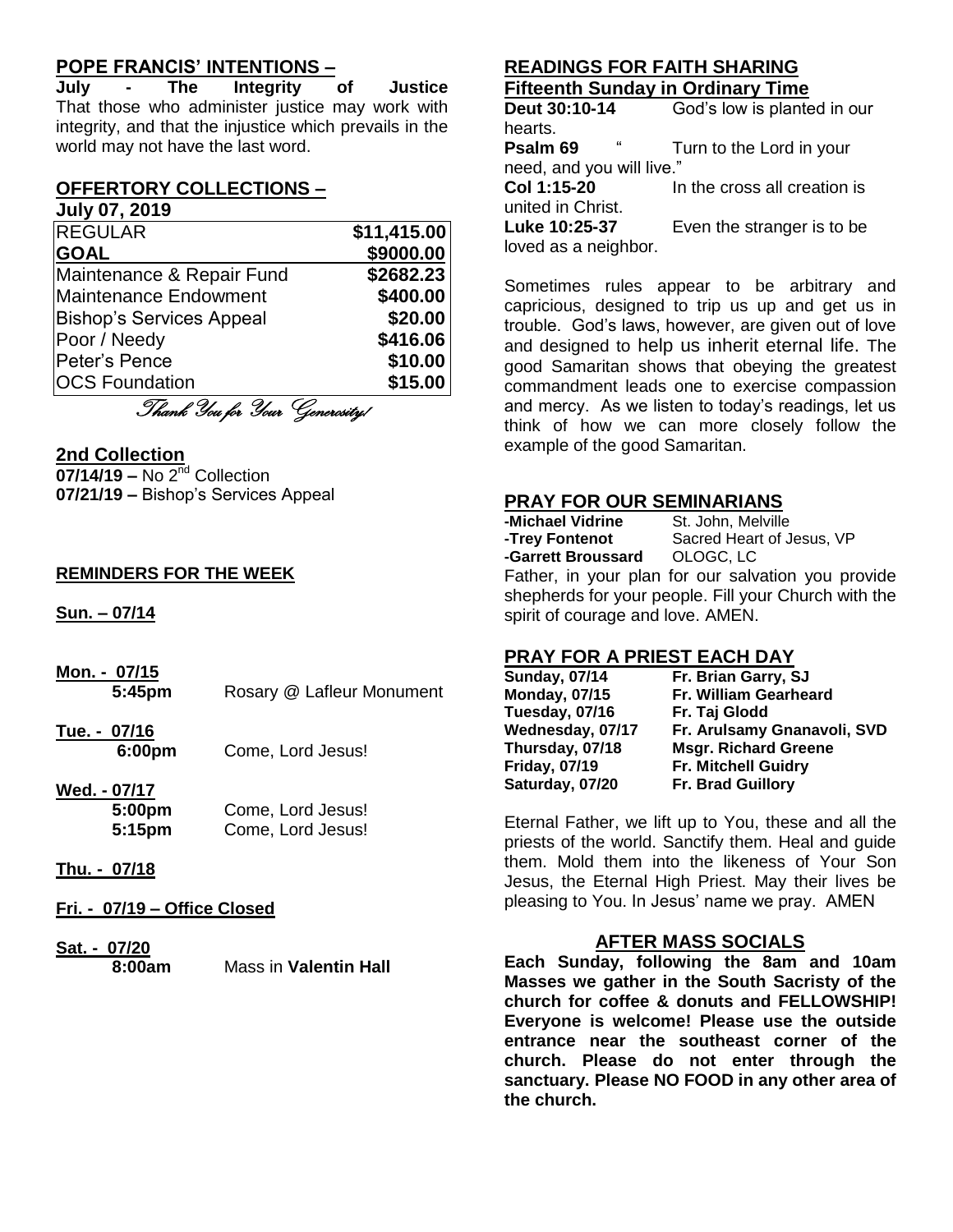### **MASS INTENTIONS**

#### **Saturday, July 13**

**4:00pm** Carolyn M. Bertrand; Wayne, Jeanette & Jonathan Lalonde; Norris Leger, Toby & Winnie Lalonde & Family; Velta Dupre Bajat; Aldon Joseph "Danny" Richard; Leroy & Elia Huguet; J. C., Bernice & Cyril Diesi II (BD); Kermit Christ; Barbara Burleigh Thibodeaux; Eli Thanh Huynh; Special Intention; Robert (Bob) Chachere; R. H. "Buddy" Littell (DA); Madelyn McKinney; Anna Lois Joubert; Nola Guidroz; Come, Lord Jesus Groups; William "Billy" H Jarrell, Jr.; David "Scotty" Thomas

#### **Sunday, July 14**

**08:00am** Youle, Therese & John Ray Fontenot and Martin J. St. Amand; Bernel , Arthur & Eva Fontenot; Renee Fontenot (BD); M/M John, John Jr., Jacob & Michael FaKouri; Patricia Ann Briggs: James Robin and deceased family members; David "Scotty" Thomas; Eddie Stelly; Becky Reed (BD) **10:00am** Patricia S. Woodson; M/M Lee Martin, Jon Martin & Loray Martin Bertrand & Rita Darby; William "Billy" H Jarrell, Jr.; Harriet H. Doucet; Beverly Claire Hebert Nash; Daniel & Louise LaGrange; The Sick & Dying; Lee & Beverly Faul & Mark Capone Jr.; M/M Kossuth Doucet; Nita & J. Y. Bordelon Sr.; Anna Lee Dupre; Guise Tran Ho; Dorothy Vige Lasseigne; Lawrence Kelly & Darius & Zetta Deville; Irl White & Hazel White Hollier; Carol, Joyce & Baby Ortego; Fields & Voitier Families; M/M Stanley

Vige; M/M Emillian Bodin & Joyce Lagrange; Robert "Chris" Christopher Fields; Stephen Taylor; M/M Ezra Martin & Denise Hull; Dorothy "Dot" Prejean, Robin, Rozas, Nezat

**5:00pm** St. Landry Church Parishioners **Monday, July 15**

**12:05pm** David "Scotty" Thomas; Nita & J. Y. Bordelon Sr.; The Sick & Dying

#### **Tuesday, July 16**

**12:05pm** Nita & J. Y. Bordelon Sr.; David "Scotty" Thomas; Kayla & Princess (BD); The Sick & Dying; Harriet H. Doucet; Christian M. Miller (BD); Constance Bergeron Lanclos (DA); Horace Lanclos (DA); Herbert Lanclos (DA)

#### **Wednesday, July 17**

**12:05pm** The Sick & Dying; Nita & J. Y. Bordelon Sr.; Wanda Greenwood; David "Scotty" Thomas; Father Joe Breaux; Rebecca Fournet (BD)

#### **Thursday, July 18**

**12:05pm** David "Scotty" Thomas; Kermit Christ; Nita & J. Y. Bordelon Sr.; Kermit Christ

#### **MASS INTENTIONS (Cont.) Friday, July 19**

**12:05pm** Deacon Dwayne & Mary Joubert (WA); Nita & J. Y. Bordelon Sr.; Melanie (DA) & Billy Jarrell

#### **Saturday, July 20**

**08:00am** Nita & J. Y. Bordelon Sr.; Grace Fontenot (BD)

#### **PRAYER INTENTIONS**

Rena Mae Angelle, Dannie Ardoin, Brenda & Dennys Baird, Camden Barnard, Victoria Barron, Addi Baquet, Eric Baquet, Mona Bernard, Rada Bono, Derek Bourque, Connie Benoit, James Buford Bergeron, Paula Bienvenu, Robert Bienvenu, Marty Billeaudeau, Randy Bordelon, Ricky Bordelon, Alexandra Boudreaux, Mildred D. Boudreaux, Joan Brady, Judy Smith Briscoe, Eden Broussard, Nico Campbell, German Cardoza, Kennadi Claire, Ronnie Collette, Liz Constanino, Betty Cormier, Leroy Darbonne, Glenda G. Darbonne, Francis "Flossie" David, Angie Dejean, Rose DeKerlegand Barbara Dopson, Lee Dubuc, Wanda Dupre, Glyn Durio, Willie Mae Emonet, Johnny Fontenot, Brandon Fuselier, Glenda Gaudet, Albert Going, Robert Going, Jr., Sarah Groth, Rita Guidroz, Amelia Guillory, Gabrielle Hanson & Family, Norma Hargroder, Jeanette Harville, Carol Hebert, Scott Hebert, Eva Herbert, Corrace Hollier, Rosalie Jackson, Bryan Fontenot, Linda L. Fontenot, Jo Ann Jones, Leon Khan, Charles Kenneth Lalonde, Sr., Virgie Lanclos, Lisa Leblanc, Jenny Ledoux, Ronald Leger, Sawyer Leger, Paul Leleux, Margie Lintzen, Cassandra Marceaux, Malcolm Marcus, Kathy Martin, Verna Martin, Heather E. Matt, Sidney Matt, Marguerite Miller, Taylor Morales, Glenda Moreau, Julia Ortego, Gene Paillet, Mary Paillet, Elliot Pavlovich, Glenda Pitre, Michelle Poulet, Butch Richard, Gerald Roy, Emery Richard, Jessie Richard, The Keith Richard Family, Geneva Scallon, Pap Roy, Jason Sonnier, Clara Smith, Elaine Soileau, Ronald Speyrer. Andrew Stelly, Audrey Stelly, Becky Sylvester, Andrew Tarleton, Richard Tatman, Ervin Thibodeaux, Margaret Thibodeaux, Brett Walker, Augustine Wilson, Brad Woodel, Evelyn Wyble, Caleb Zachary

**(It is diocesan policy that we must have permission from any individual that is to be placed on the list of intentions prior to their name being listed.)**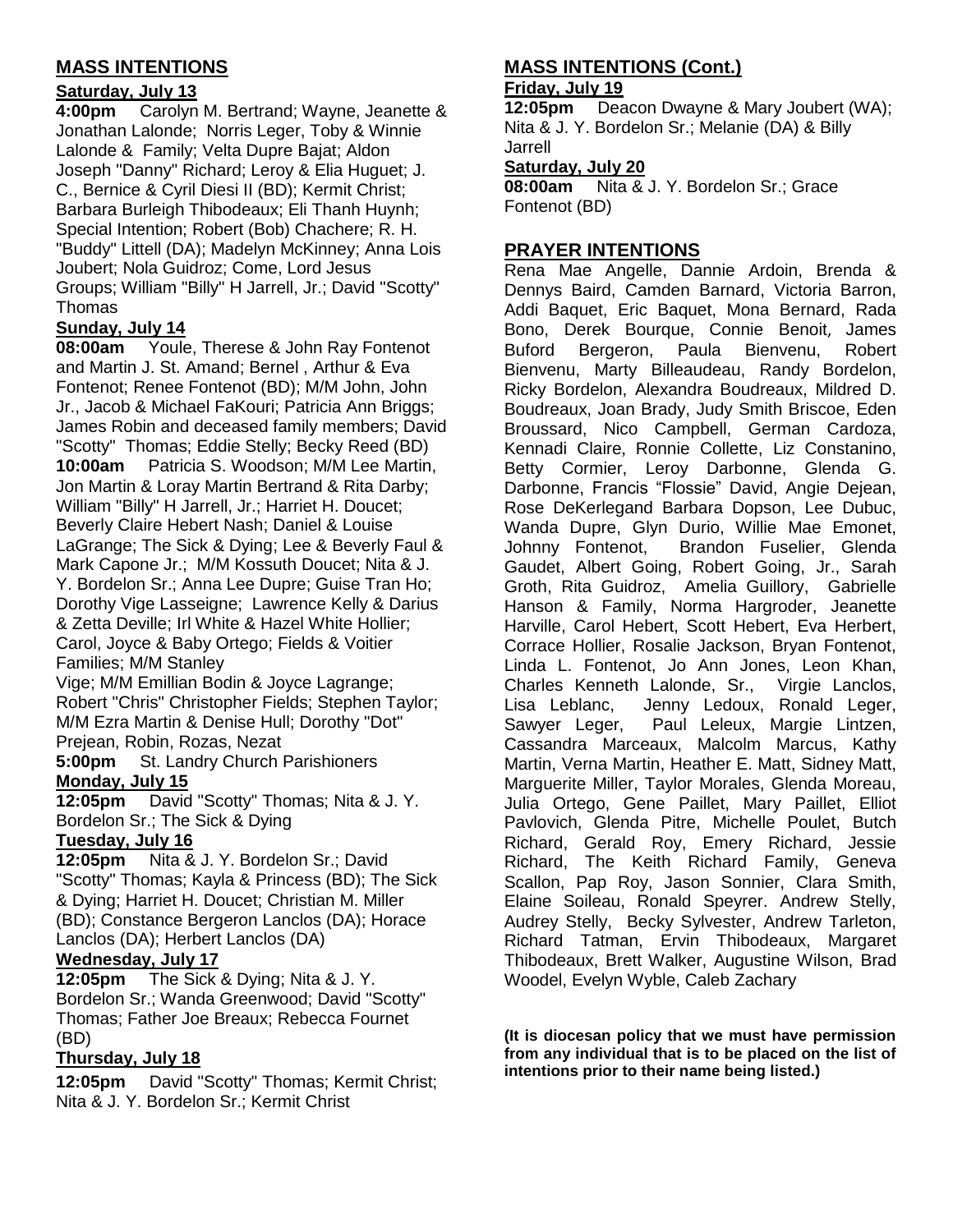#### **SUMMER TRAVELS?**

**Don't miss Sunday Mass simply because you are on Summer Vacation… Visit [www.masstimes.org](http://www.masstimes.org/) to find the Mass that best fits your schedule ANYWHERE in the U.S.**

#### **LIBRARY NEWS**

**There is a sampling of books from our parish library on a table at the main entrance to the church for you to "checkout." Just fill out the "checkout form" located in the book and leave the form in the "checkout box." After you're done with the book, drop it in the "return basket." Our library is located in Valentin Hall and has over 1100 books for your reading pleasure. If there is a specific book you are looking for, fill out a "request form" and someone will contact you if the book is available for checkout.**

#### **ALTAR SOCIETY**

**The Altar Society meets on the second Monday of every month at 5:15pm in Valentin Hall. We are always welcoming New Members to be a part of our mission to assist in beautifying our church for the sacred liturgies. Our next meeting will be in September! (Summer Break!) For more information call Yvonne Normand @ 337-308-3474 or Janis Courvelle @ 337-789- 0971.** 

#### **ALTAR SERVERS**

**We are always looking for more young people who desire to serve our Lord in this very important ministry! All Students who have made their 1st Holy Communion through HS are invited to become servers… Parents contact Deacon Joubert for more information.**

#### **MUSIC MINISTRY**

**We are always looking for new voices to enhance our ministry of liturgical music! If you feel called to share your talents in this capacity, call one of our choir directors – JP Poirior (337) 577-6466 or Rafael Henry (337) 739-8173, or call the parish office and someone will get with you!**

#### **KNIGHTS of COLUMBUS**

**The Knights of Columbus, Council #1173 meets on the second Thursday of each month. Call Josh Soileau (337)912-5812 if you are interested in joining.** 

#### **THE LESS FORTUNATE**

**There are many in our community who are less fortunate than we are and find it difficult to survive on what income they might have. While we are sympathetic to this, we do not condone the act of soliciting on our church campus. Please know that anyone who has come to the office in need food or shelter has been attended to as Msgr. Harrington deems appropriate. It is in the best interest of this effort that anyone who expresses a need of monetary or other aid be referred to the church office at Valentin Hall. This is for the safety and fair treatment of everyone. Contributions to this cause are always welcome.**

#### **ONLINE CATECHESIS**

**The Diocese of Lafayette has partnered with Franciscan University in Steubenville, Ohio, to give everyone in the diocese access to workshops that can help in their religious formation. Although some of the workshops are geared towards teachers, many simply give information on topics that many of us want to know more about (i.e. the Eucharist, Mary, New Testament, Old Testament). All you have to do is go to [www.franciscanathome.com/diolaf](http://www.franciscanathome.com/diolaf) to begin to create your account. The Office of Catechetics has a short 3 minute video on their webpage that will direct you on how to create an account. Our parish (or institution) has already been placed in the system, so all you have to do is create your personal account.**

#### PRAYER FOR HURRICANE SEASON

O God, Master of this passing world, hear the humble voices of your children. The Sea of Galilee obeyed your order and returned to its former quietude; you are still the Master of land and sea. We live in the shadow of a danger over which we have no control. The Gulf, like a provoked and angry giant, can awake from its seeming lethargy, overstep its conventional boundaries, invade our land and spread chaos and disaster. During this hurricane season, we turn to You, O loving Father. Spare us from past tragedies whose memories are still so vivid and whose wounds seem to refuse to heal with the passing of time. O Virgin, Star of the Sea, Our Beloved Mother, we ask you to plead with your Son in our behalf, so that spared from the

calamities common to this area and animated with

a true spirit of gratitude, we will walk in the footsteps of your Divine Son to reach the heavenly Jerusalem where a storm-less eternity awaits us.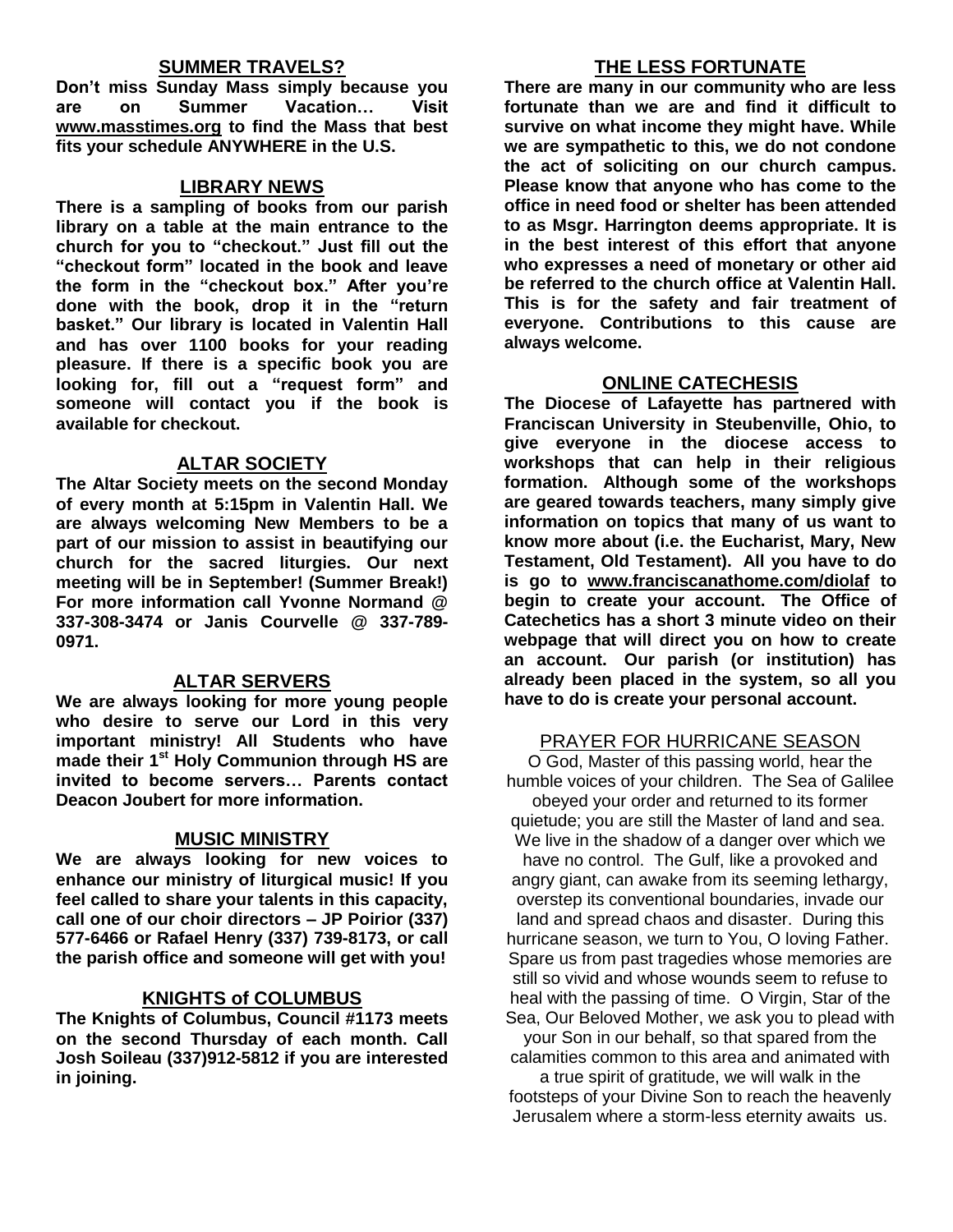## **EXTRA – ORDINARY MINISTERS**

**July 20/21**

#### **Saturday – 4:00pm**

**Altar Servers:** Broty & Katie Stelly **Extra-ordinary Ministers of the Eucharist:**  Carl & Nelda Villery, Charlie Roy, Derek Faust **Reader:** Carl Graffagnino

#### **Sunday – 8:00am**

**Altar Servers:** Leigh Labrie, Beau & Ethan Stelly **Extra-ordinary Minister of the Eucharist:** Janice Kidder, Jackie Harbour, Phyllis Guidry

**Reader:** Debbie Fay

#### **10:00am**

**Altar Servers**: Sam Chachere, Hieu & Jacob Tran **Extra-Ordinary Ministers of the Eucharist:**

Paul Briley, Cynthia Guidry, Cindy Prather, Carolyn Jarrell

**Reader:** Joshua St. Cyr, Dawn Blumrich

#### **5:00pm**

**Altar Servers:** Mark & Myles Collins **Extra-ordinary Ministers of the Eucharist:**

Marcelle Abshire, Jane Savoy, Kim Lajack, Emily **Thibodeaux Reader:** Gil Deville

#### **OCS CORNER**

**Check the Opelousas Catholic School website for important dates in August concerning the beginning of the 2019-2020 school year.** 

# **ENJOY YOUR SUMMER!**